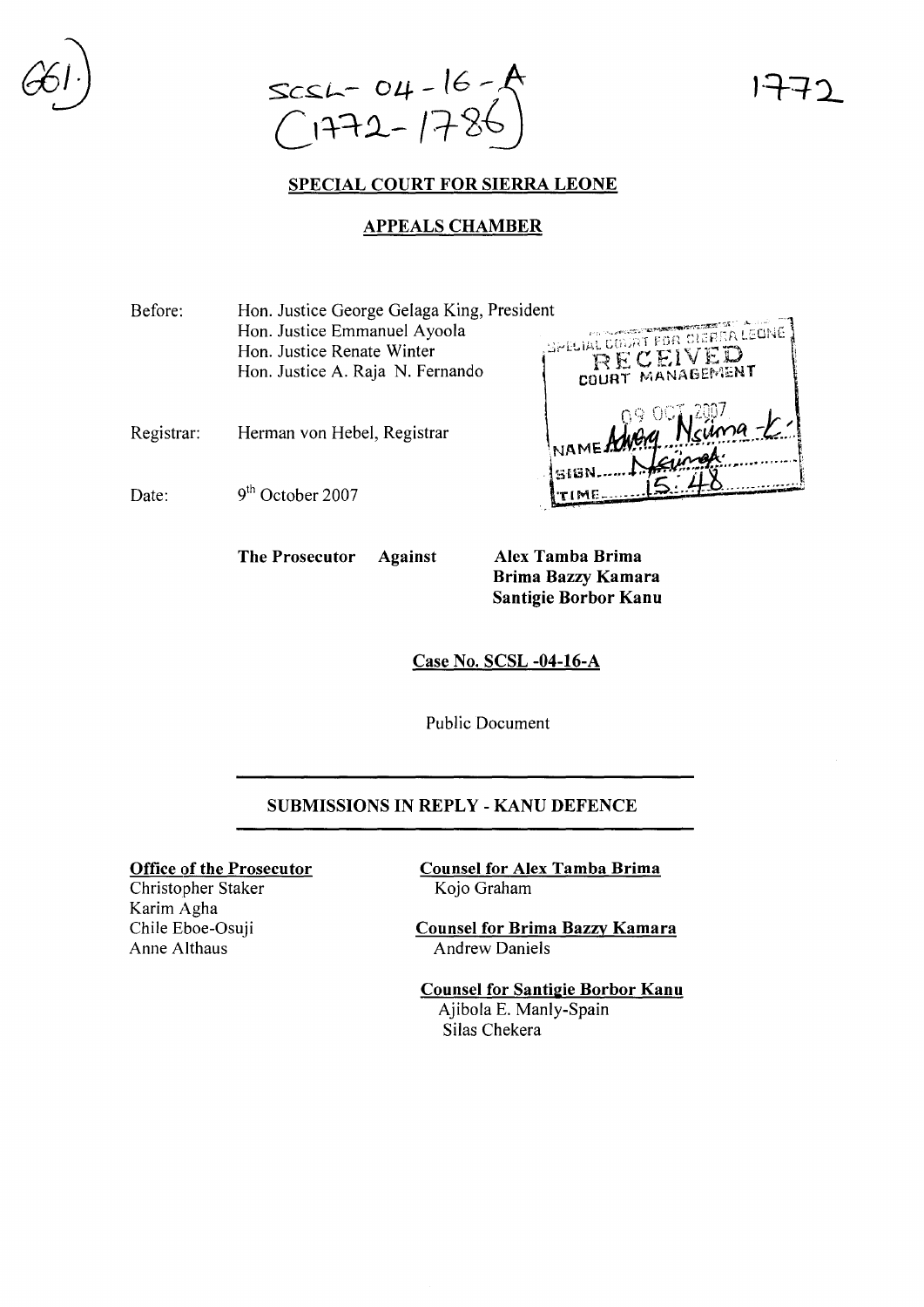# Index

| 1. |                                         |                                                           |  |
|----|-----------------------------------------|-----------------------------------------------------------|--|
|    |                                         | <b>Submissions on the merits</b>                          |  |
| 2. |                                         | The effect of the words "those bearing                    |  |
| 3. | Pleading of crimes alleged to have been |                                                           |  |
| 4. |                                         |                                                           |  |
| 5. |                                         | Individual responsibility of Kanu for                     |  |
|    |                                         | <b>Submissions on sentencing</b>                          |  |
| 6. |                                         | The effect of the amnesty in the                          |  |
| 7. |                                         | <b>Alleged Failure to consider</b>                        |  |
| 8. |                                         | Alleged failure to consider mitigating                    |  |
|    | (a)                                     | Sentence imposed on Kanu<br>amounts to a life sentence 10 |  |
|    | (b)                                     | Appellant's statement of remorse10                        |  |
|    | (c)                                     | Alleged failure to consider<br>post conflict conduct11    |  |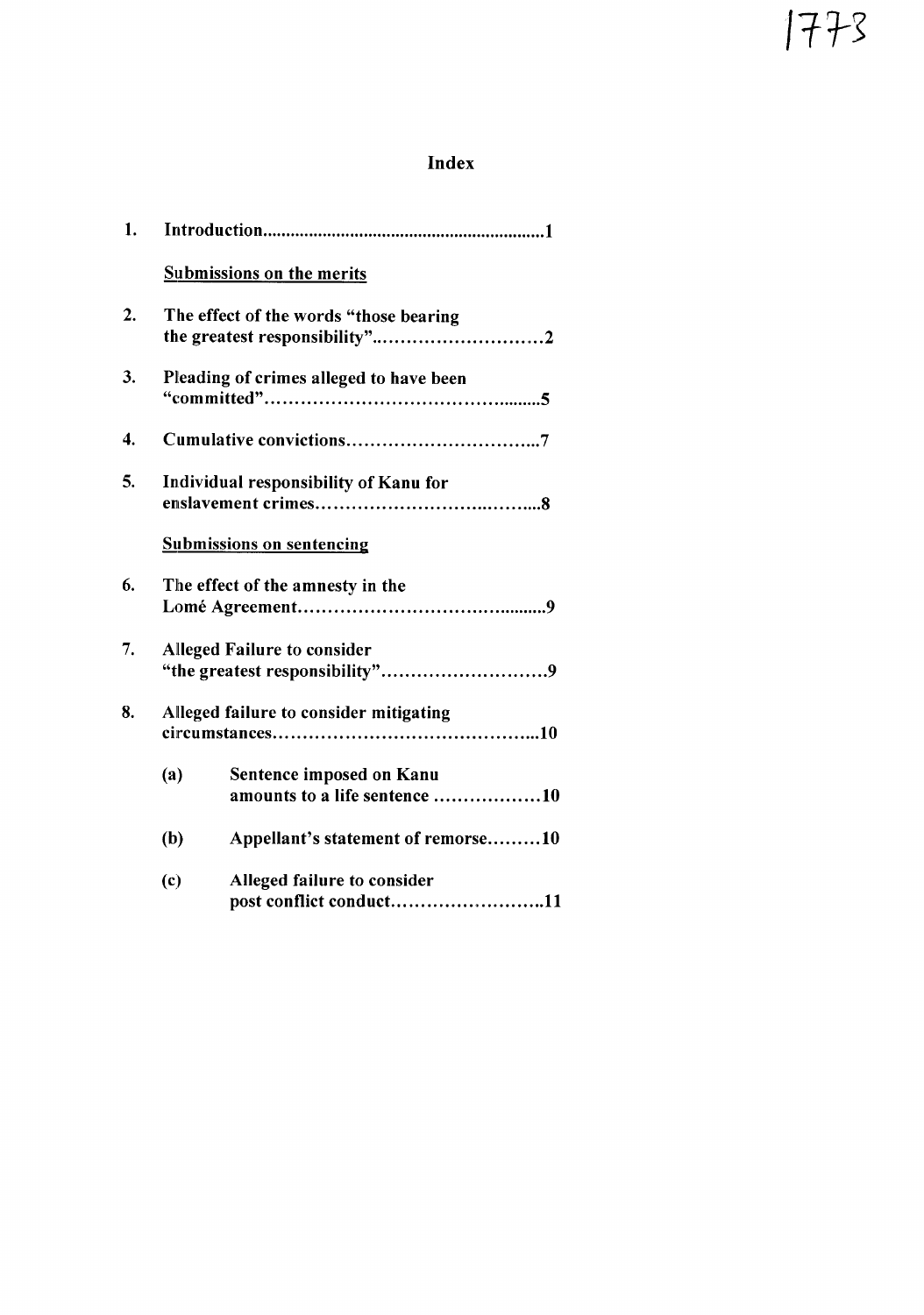### INTRODUCTION

Further to "Kanu's Submissions to Grounds of Appeal" (the Appellant's Appeal Brief) filed on the 13<sup>th</sup> September 2007, pursuant to Article 20 of the Statute of the Special Court for Sierra Leone (the Statute) and, Rules 108A and 111 of the Rules of Procedure and Evidence of the Special Court (Rules of the Court);

And further to the "Response Brief of the Prosecution" (the Prosecution's Response) filed on the  $4<sup>th</sup>$  October 2007, pursuant to Rule 112 of the Rules of the Court;

The Appellant - Kanu hereby files his "Submissions in Reply" to the Prosecution's Response pursuant to Rule 113 of the Rules.

Kindly take notice that in these, "Submissions in Reply", KANU, shall for consistency and ease of reference, be referred to as THE APPELLANT.

Kindly take further notice that, for ease of reference, the Appellant shall, with respect to the submissions made herein, adopt the headings in the Prosecution's Response.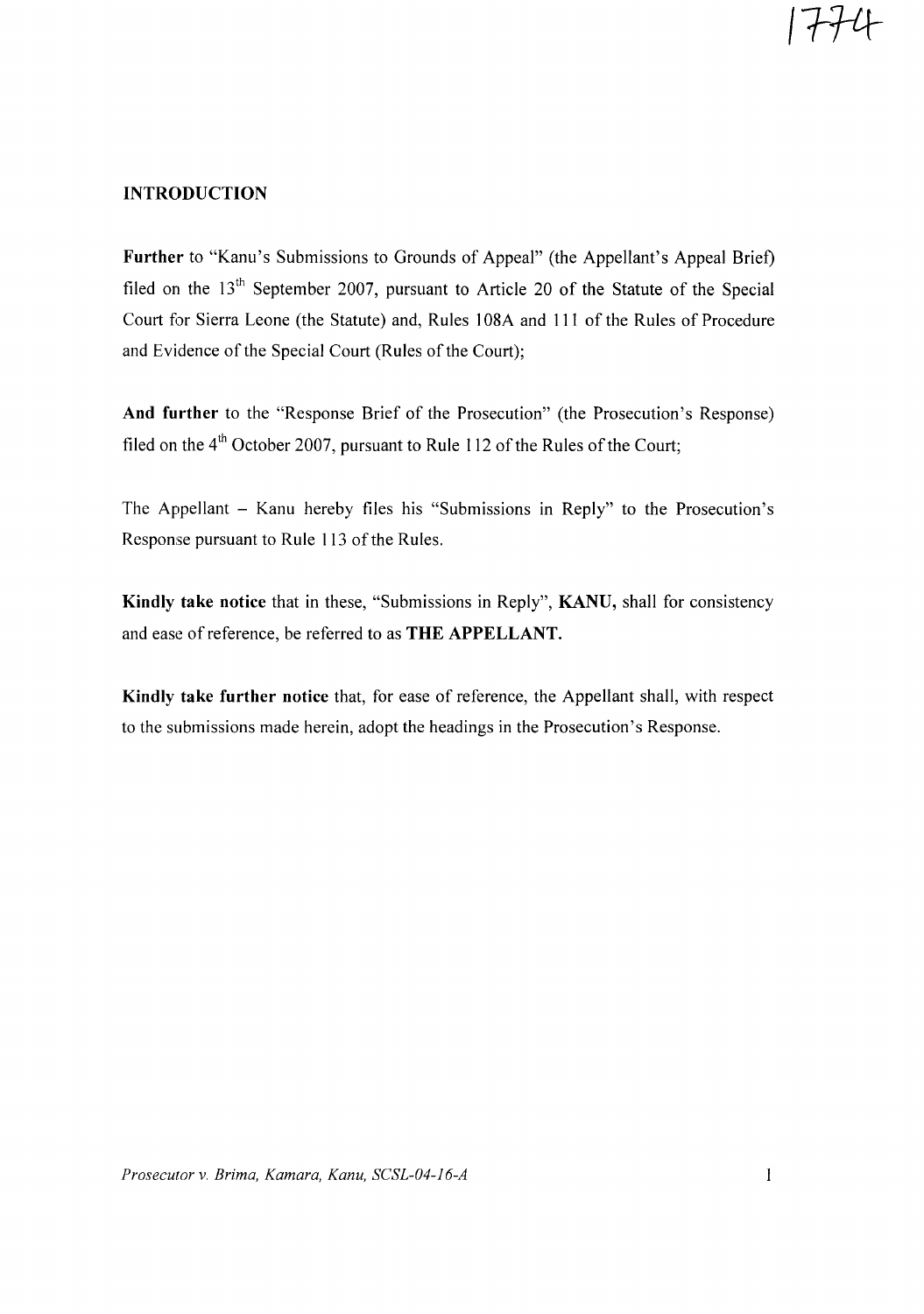### **Alleged procedural errors**

- **1. The effect of the words "those bearing the greatest responsibility" paragraphs 2.38 to 2.68**
- 1.1 Under this heading, the Prosecution contests the Appellant's submission that the Trial Chamber erred in holding that the greatest responsibility requirement established a jurisdictional threshold. The Prosecution argues that the Trial Chamber was correct in its findings in paragraphs 640 to 659 of the Judgment.<sup>1</sup>
- 1.2 The Prosecution argues that the Trial Chamber correctly interpreted Article 1(1), in light of the *travaux preparatoires,* in coming to the conclusion that the greatest responsibility requirement merely articulated prosecutorial discretion. Any other interpretation, the Prosecution argues, would not make sense<sup>2</sup> or would be unworkable<sup>3</sup>.
- 1.3 Regarding the interpretation of Article 1(1) in view of the *travaux preparatoires,* the Appellant reiterates the submissions under ground one of his Appeal Brief. The Appellant finds it curious that the Prosecution, while conceding in paragraph 2.43 of its Response, that Security Council rejected the Secretary-General's "most responsible" formulation, and '[s]ubsequently indicated its desire to retain the expression "persons who bear the greatest responsibility" in Article 1(1), would nonetheless continue to suggest that the Security Council however, '[e]xpressed no disagreement with the opinion of the Secretary-General that the relevant wording must be seen "not as a test criterion or a distinct jurisdictional threshold, but as a guidance to the Prosecutor in the adoption of prosecution strategy and in making decisions to prosecute in individual cases"'.

1775

<sup>&</sup>lt;sup>1</sup>Prosecution Response, para. 2.40

<sup>2</sup> See for instance, Prosecution Response, para. 2.46

<sup>&</sup>lt;sup>3</sup> See for instance, Prosecution Response, para. 2.51.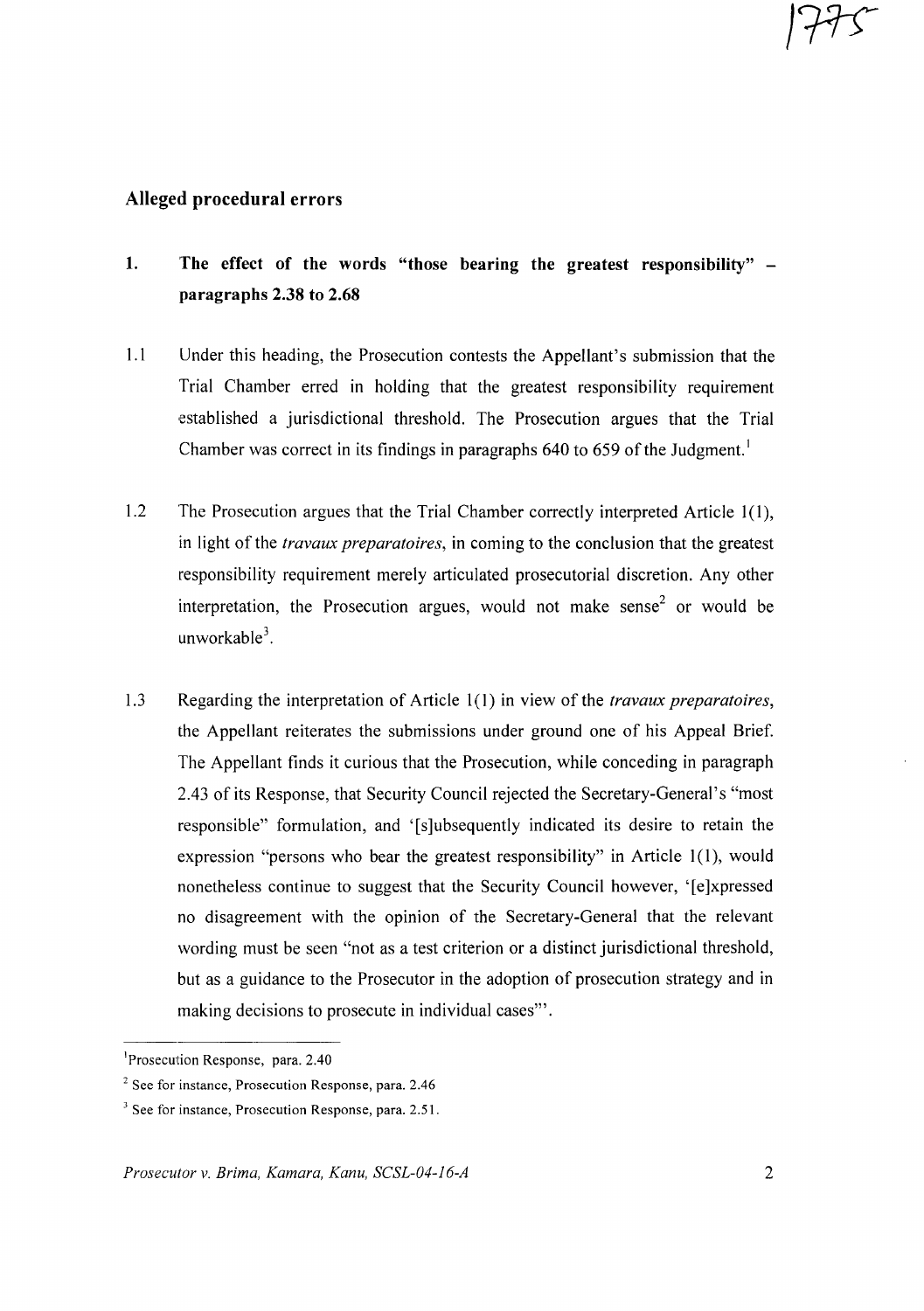- 1.4 The Appellant submits [with all due respect] that it defies logic to suggest that the Security Council accepted the interpretation of a principle it rejected. The Appellant submits that the interpretation that the Secretary-General proposed specifically related to the "most responsible" formulation and once that formulation was rejected, there was nothing to interpret. The Prosecution cannot simply transplant an interpretation that was specifically proposed with respect to one principle and apply it to another without an express indication that that is what the drafters intended. The Appellant submits that there is nothing in the letter by the President of the Security Council to support the suggestion that the Council agreed with the Secretary-General that the 'greatest responsibility requirement' would all the same articulate prosecutorial discretion. If anything, the Security Council underlined the need to streamline the personal jurisdiction of the Court by focusing on those who played a leadership role.<sup>4</sup>
- 1.5 The Appellant therefore submits that the Prosecution, as with the Trial Chamber, misinterpreted Article 1(1) as it, in deed, articulates a jurisdictional threshold.
- 1.6 The Prosecution's argument that, if the greatest responsibility requirement were a jurisdictional requirement, then the "persons responsible" formulation of the equivalence of Article 1(l) in the ICTY statute would also amount to a jurisdictional threshold requiring the Accused's guilty to be established at the pretrial stage, is therefore misplaced.<sup>5</sup> The Prosecution fails to make a distinction between the question of jurisdiction, which in this instance, could be determined by the establishment of a threshold, and the question of the Accused's guilt which turns on the merits; two separate issues, which the Appellant fails to understand how the Prosecution mixed them up?

<sup>&</sup>lt;sup>4</sup> See letter dated 22 December 2000 from the President of the Security Council addressed to the Secretary-General, U.N. Doc. S2000/1234, para. 1.

<sup>5</sup> Prosecution Appeal Brief, para. 2.47.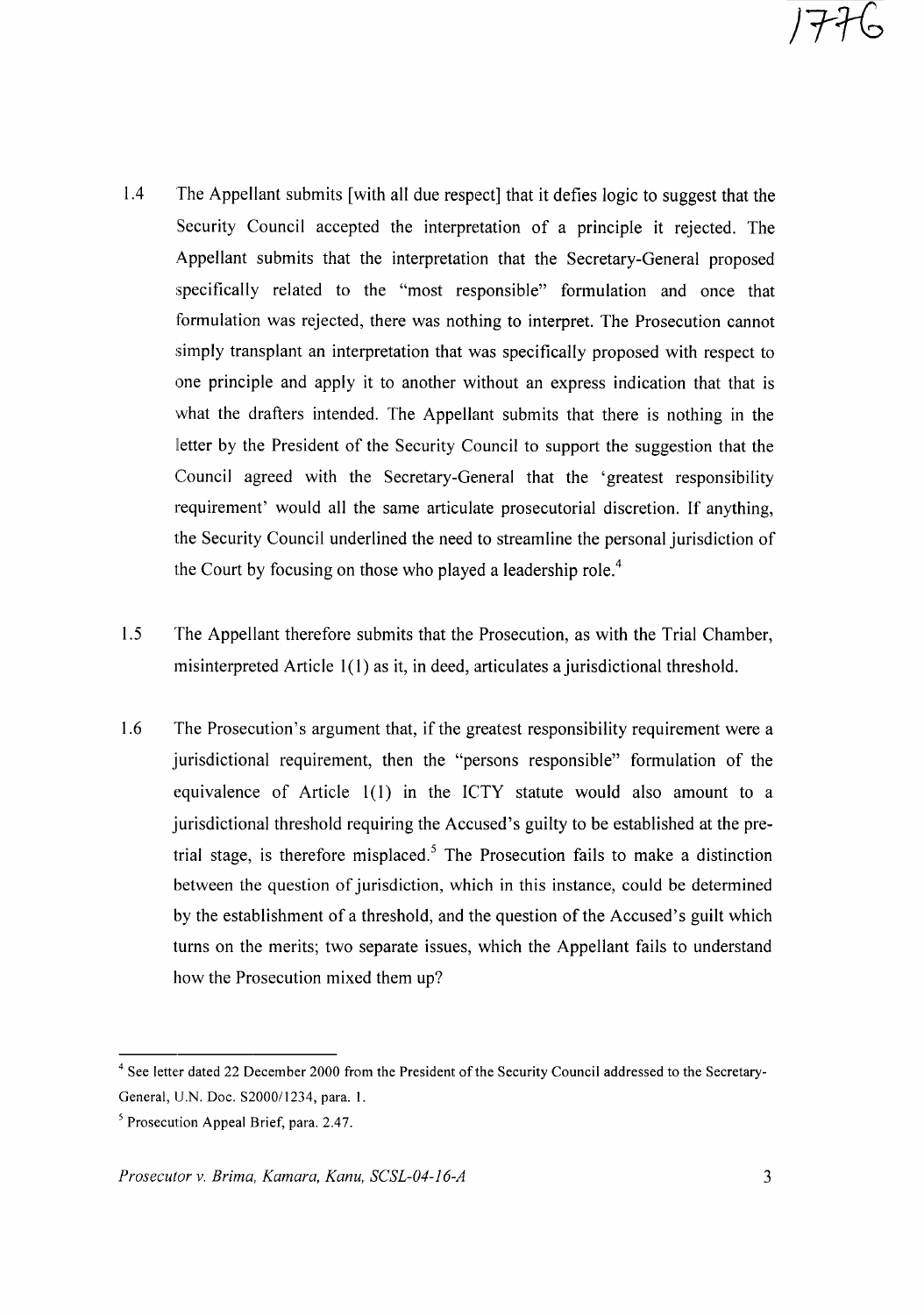- 1.7 Further, the argument by the Prosecution above is oblivious of the fact that the most responsible formulation in the ICTY statute has since been translated into a jurisdictional threshold following the adoption ofthe Court's completion strategy, pursuant the indictment review procedure under Rule 28 of the ICTY's Rules of Procedure and Evidence, as argued in paragraphs 1.18 to 1.19 of Appellant's Appeal Brief.
- 1.8 In view of the ICTY indictment review procedure which, as submitted in paragraph 1.19 of the Appellant's Appeal Brief, entails a preliminary review by a panel of judges, whether an Indictee before the tribunal, *prima facie,* constitutes one or more ofthe most senior leaders suspected of being the most responsible for crimes within the jurisdiction of the Court, in line with new jurisdictional threshold pursuant the Court's completion strategy, the Appellant finds it incredible that the Prosecution would still insist that a pre-trial judicial review of the 'greatest responsibility requirement', would be unworkable and unprincipled. $6$ Interestingly, the Appellant notes that the Prosecution's Response does not specifically address the issue of the ICTY's preliminary indictment review procedure, save to persist brazenly that it is impossible to review the Prosecutor's powers at the pre-trial stage.
- 1.9 Based on the example of the ICTY preliminary indictment review process under Article 28, the Appellant submits that the Prosecution's argument, which forms the basis of its submission under this ground, that it is unprincipled and impractical that Article 1(l) could be seen as a jurisdictional threshold subject to judicial review at pre-trial stage, or any other stage, is ill-conceived.
- 1.10 With regard to the Prosecution's argument of waiver  $-$  paragraph 2.56  $-$  the Appellant submits that the issue at hand is of such fundamental importance to the case such that even if the Appellant were estopped from raising it on Appeal, in the interest of justice, or alternatively, to avoid occasioning an injustice to the

<sup>&</sup>lt;sup>6</sup> See for instance, Prosecutions Appeal Brief, paras 2.46; 2.52 -2.53.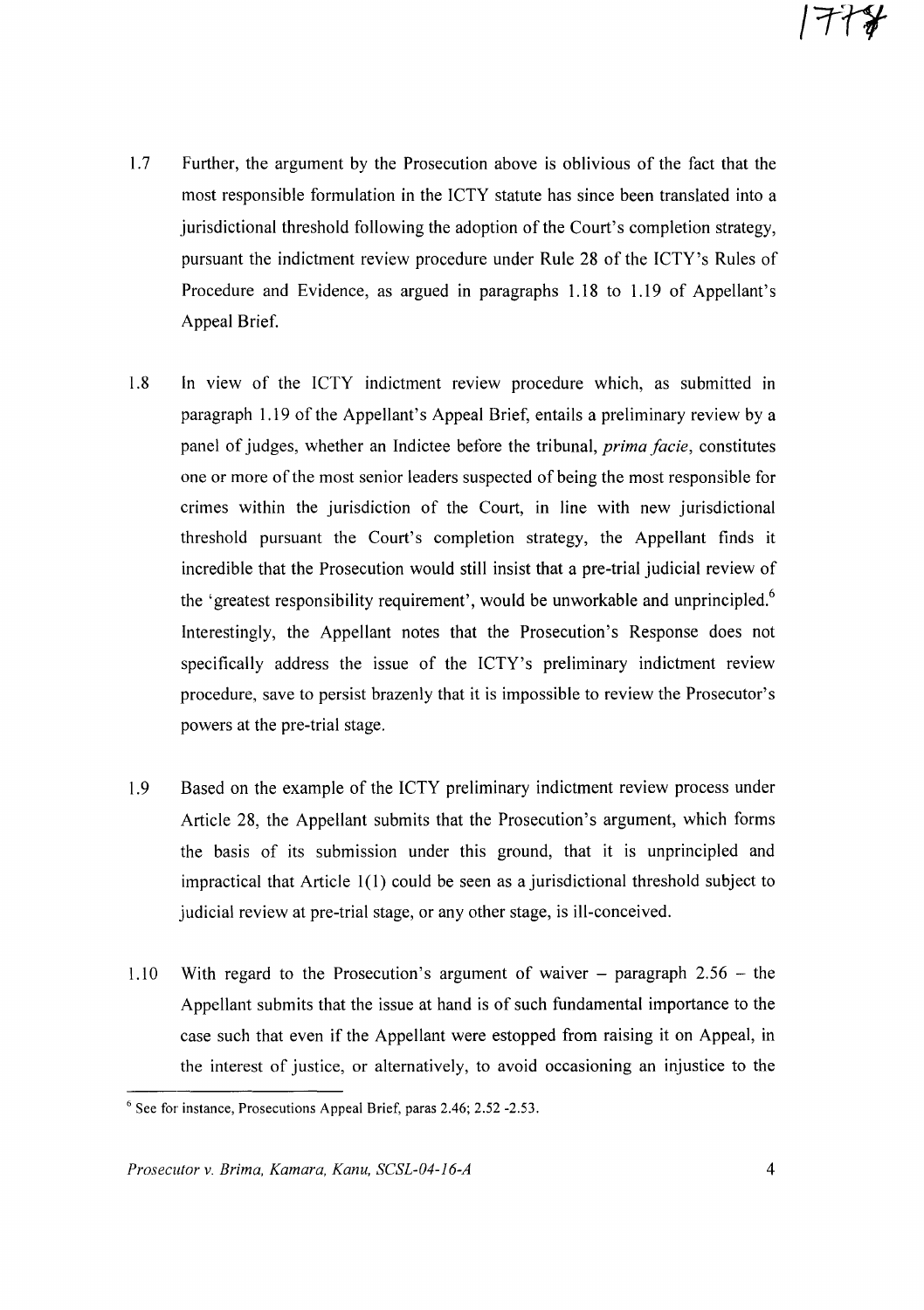Accused, the Appeals Chamber should *priori motu* consider the issue. Alternatively, that the importance of the issue not only to the present case but also to all the other cases before the Special Court, should constitute special circumstances.

1.11 The Appellant therefore persists that the Appeals Chamber finds that the greatest responsible requirement is a jurisdictional requirement and that the Trial Chamber erred in not making that determination before finding him guilty of any crime.

# **Alleged defects in the form of the indictment**

- **2. Pleading of crimes alleged to have been "committed" - paragraphs 2.69 to 2.91**
- 2.1 Paragraphs 2.77 to 2.80 of the Prosecution's Response clearly layout the issue under this Ground of Appeal. The question for determination is simply whether the Trial Chamber was correct in finding the Appellant guilty of crimes that it found: (1) were defectively pleaded, and (2) which defects, it also found were not "cured", simply on the basis of waiver.
- 2.2 The Prosecution argues that, on the basis of waiver, the Defence's challenge under this ground can only succeed if the Defence can show that the defects in the indictment materially impaired its ability to prepare a defence.<sup>7</sup> The Prosecution argues that the Appellant fails in this respect. <sup>8</sup>
- 2.3 The Appellant submits that in a case of the magnitude and complexity as the one he was facing, not only involving a multiplicity of charges, but also covering a relatively wide territorial and, temporal jurisdiction, the requirement for specificity in the indictment was ever more imperative. Therefore, that a failure to

<sup>7</sup> Prosecution Response, para. 2.86.

<sup>&</sup>lt;sup>8</sup> Prosecution Response, para. 2.89.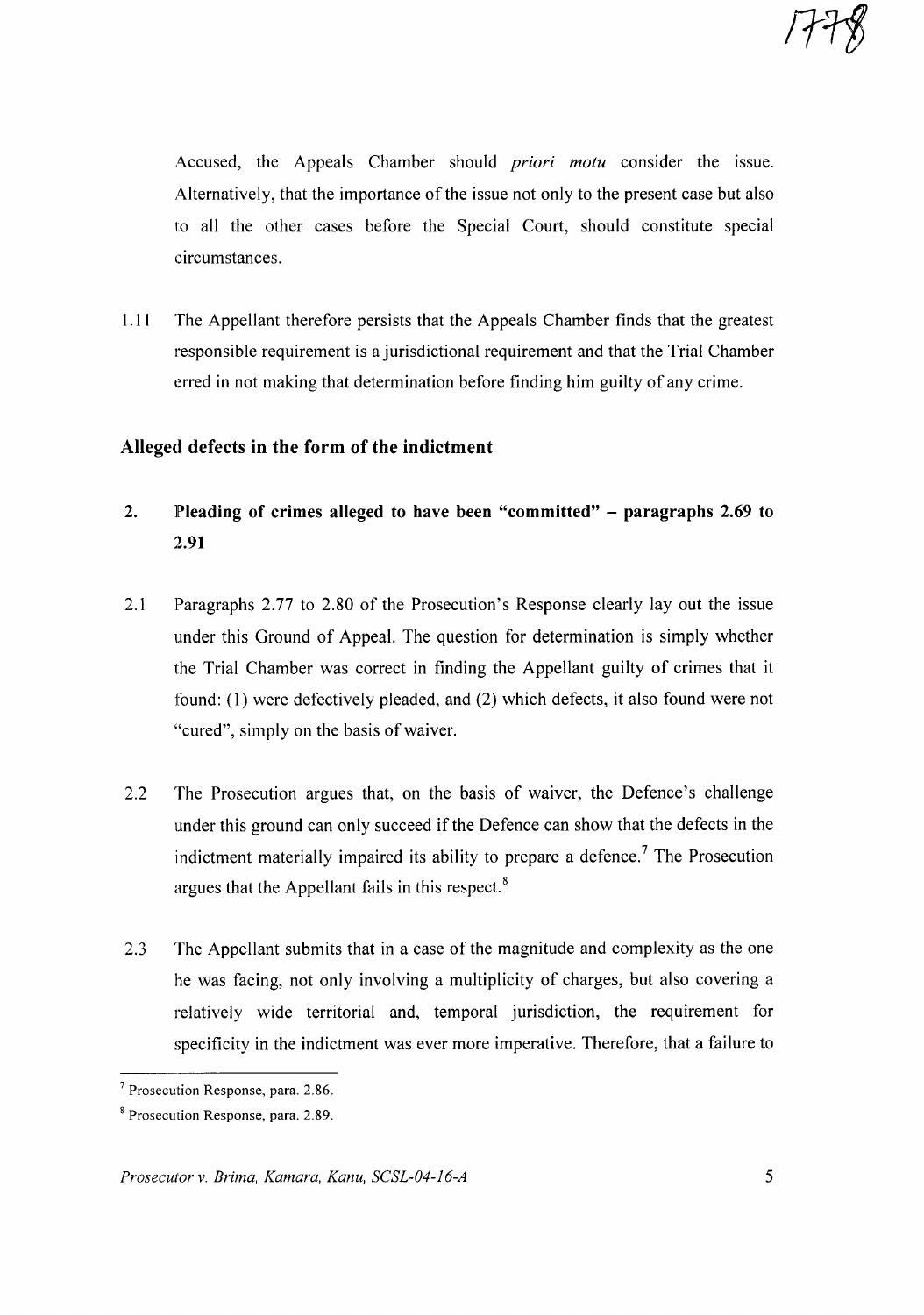plead the indictment in sufficient detail as would have informed him of the exact nature of the case against him, coupled with a failure to cure the defects by way of post-indictment disclosures, only to confront the full particulars of the case against him at trial, naturally impaired him in the preparation of his defence in a substantial way. No better scenario illustrates the legal principle, *res ipsa loquitur.*

- 2.4 The Appellant submits that it should stand to reason that where the law requires that certain information should be furnished to the Accused before trial so that he is fully appraised of the case against him and is therefore better placed to adequately prepare his defence, failure to do so until the presentation of evidence at trial would materially prejudice the Accused in the preparation of his defence. The nature of the prejudice is one that, in most instances, cannot *post facto* be pointed out as a matter of evidence. Rather, it is primarily a matter of having been in a better position to adequately prepare (including the necessary investigations and research) had one been sufficiently warned of the exact nature of the case against him before hand.
- 2.5 Under those circumstances, the Appellant submits that it would be ill-advised to put too much capital to the fact that the Defendant failed to object to the evidence, or even that he cross examined on it. As the Trial Chamber found in *Ntagerura,* it is normal under such a situation [where the Accused is confronted with evidence not pleaded in the Indictment for the first time at trial] for the Accused to defend himself against those facts.<sup>9</sup> Further, as argued in the Appellant's Appeal Brief, in the circumstances of the present case, the evidence that was led was not manifestly irrelevant. It was relevant for other purposes, and the Prosecution does not challenge that it its Response.
- 2.6 The Appellant therefore submits that the defect in the indictment materially impaired him in the preparation of his defence in that it left him 'embarrassed' in

*Prosecutor v. Brima, Kamara, Kanu, SCSL-04-16-A* 6

*<sup>9</sup> The Prosecutor* v *Ntagerura, Bagambiki, Imanishwe,* ICTR-99-46-A, para. 160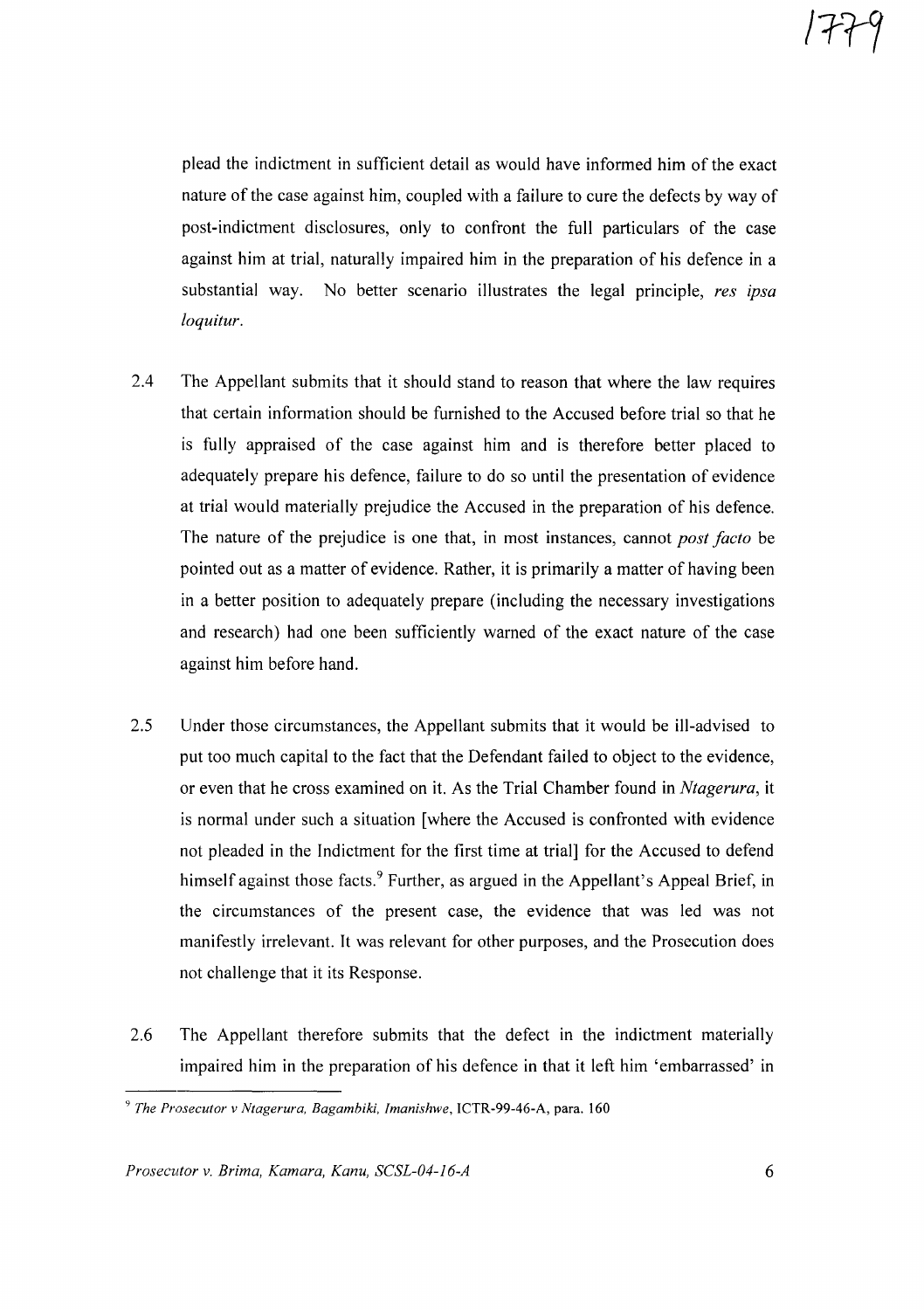so far as the exact nature and extent of his culpability for "committing" was not adequately disclosed. Without prior notice of when his culpability for "committing" would be brought into issue, given the complexity of the case and the intertwining of the charges and the evidence, the Appellant until the evidence was presented at trial remained in the dark and was thus denied a chance to adequately prepare his defence. There could be no worse impairment in the preparation of one's defence than confronting a case against you for the first time at trial.

2.7 Appellant therefore persists with his appeal under this ground.

# Alleged errors of the law

#### 3. Cumulative Convictions - paragraph 3.44 to 3.58

The Appellant submits that the Prosecution misconstrued his argument under this ground. The basic point that the Appellant makes under this heading [to borrow the words of Justice Hunt and Justice Bennouna] is that, the fundamental function of the criminal law is to punish the Accused for his criminal conduct, and only for his criminal conduct. Therefore that, while multiple convictions based on the same criminal conduct may be entered to describe the full culpability of the Accused or to capture the totality of his criminal conduct, the court should be wary [again to borrow from Justice Hunt and Justice Bennouna] of convicting and punishing the Accused for crimes which have a distinct existence only as a purely legal and abstract matter.<sup>10</sup> The Appellant therefore persists with his submission that the Trial Chamber, in passing a fifty-year global sentence against him, erred in emphasizing *the counts on which the Appellant was found guilty.* I I Rather, the Court should have focused on the Appellant's criminal conduct, which if however

<sup>&</sup>lt;sup>10</sup> Separate and Dissenting Opinion of Judge Hunt and Judge Mohamed Bennouna, *Čelebići* Appeal Judgment, para. 27, discussing the issue of cumulative convictions.

 $11$  Sentencing Judgment (Disposition) p. 36.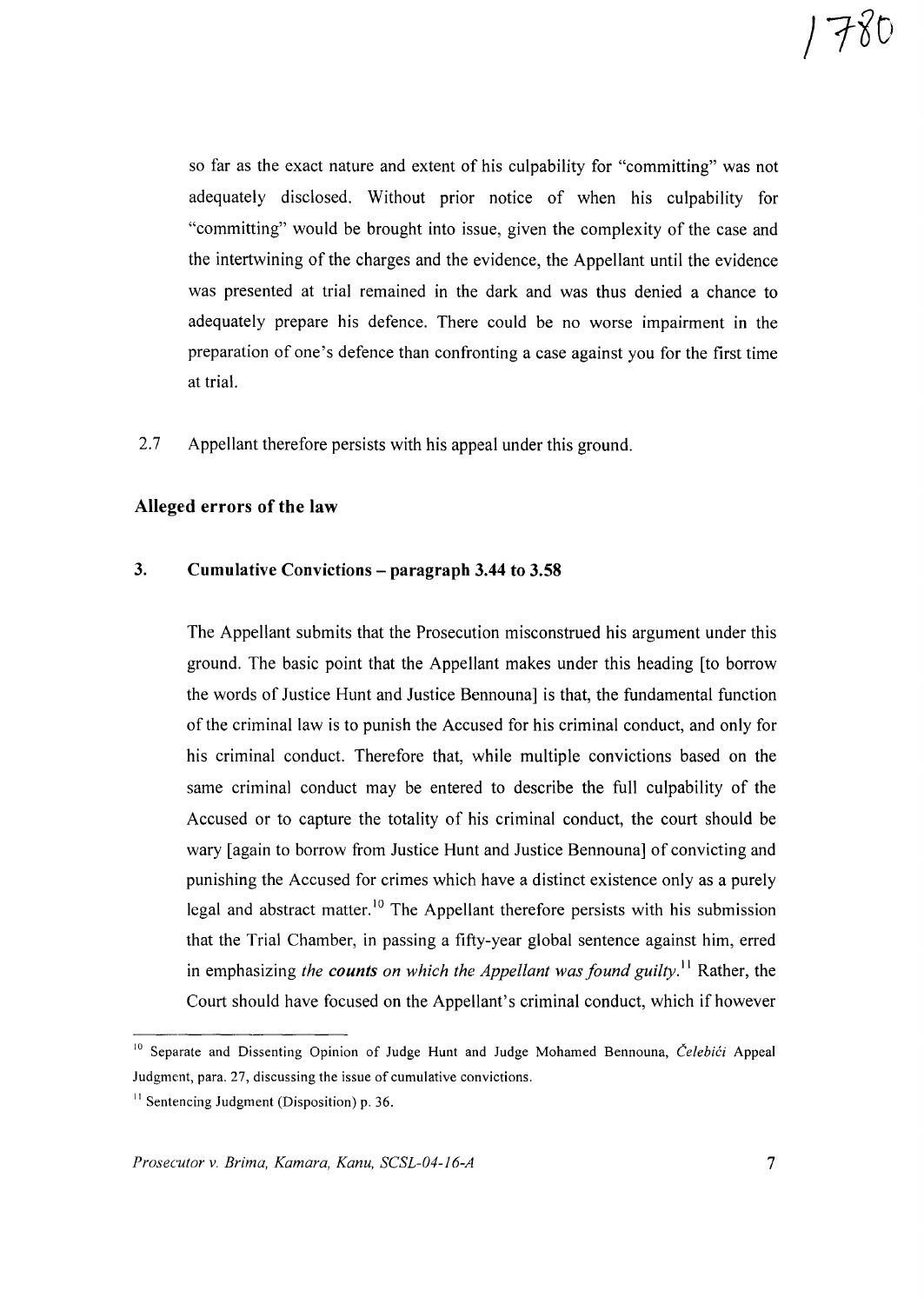looked at from a purely legalistic point of view, constituted a multiplicity of counts.

# Other alleged errors of fact

- 4. Individual responsibility of Kanu for enslavement crimes paragraphs 6.58  $-6.66$
- 4.1 The Appellant contests the Prosecution's submissions under this heading and persists that it has not been established beyond a reasonable doubt that he planned or participated in the planning of the enslavement crimes. The Appellant submits that it cannot be reasonably inferred from the nature of his participation in the enslavement crimes that he also participated in the planning process. Neither would that be the only reasonable conclusion open on the facts of the matter. The Appellant submits that "participation" itself constitutes a separate crime under Article  $6(1)$  of the Statute and that, that is also a reasonable conclusion that could be reached.
- 4.2 The Appellant submits that the argument would still hold true even if his participation were considered in conjunction with the factors enumerated in paragraph 6.65 of the Prosecution's Response. These factors, it is submitted, do not in any way impact on the question of the Appellant's responsibility for "planning" the enslavement crimes.<sup>12</sup> As the Prosecution rightly concedes, they at best, indicate that the Appellant had substantial influence in the AFRC, which is not in dispute. Therefore, even if those factors were coupled with the Appellant's "participation" in the enslavement crimes, that would not lead to the *only reasonable conclusion* that the Appellant was involved in the planning of the enslavement crimes.<sup>13</sup> As indicated above, the Appellant could simply have been responsible for "committing" the enslavement crimes.

<sup>&</sup>lt;sup>12</sup> Prosecution Response, para. 6.65.

<sup>&</sup>lt;sup>13</sup> Para. 6.66 of the Prosecution Response refers.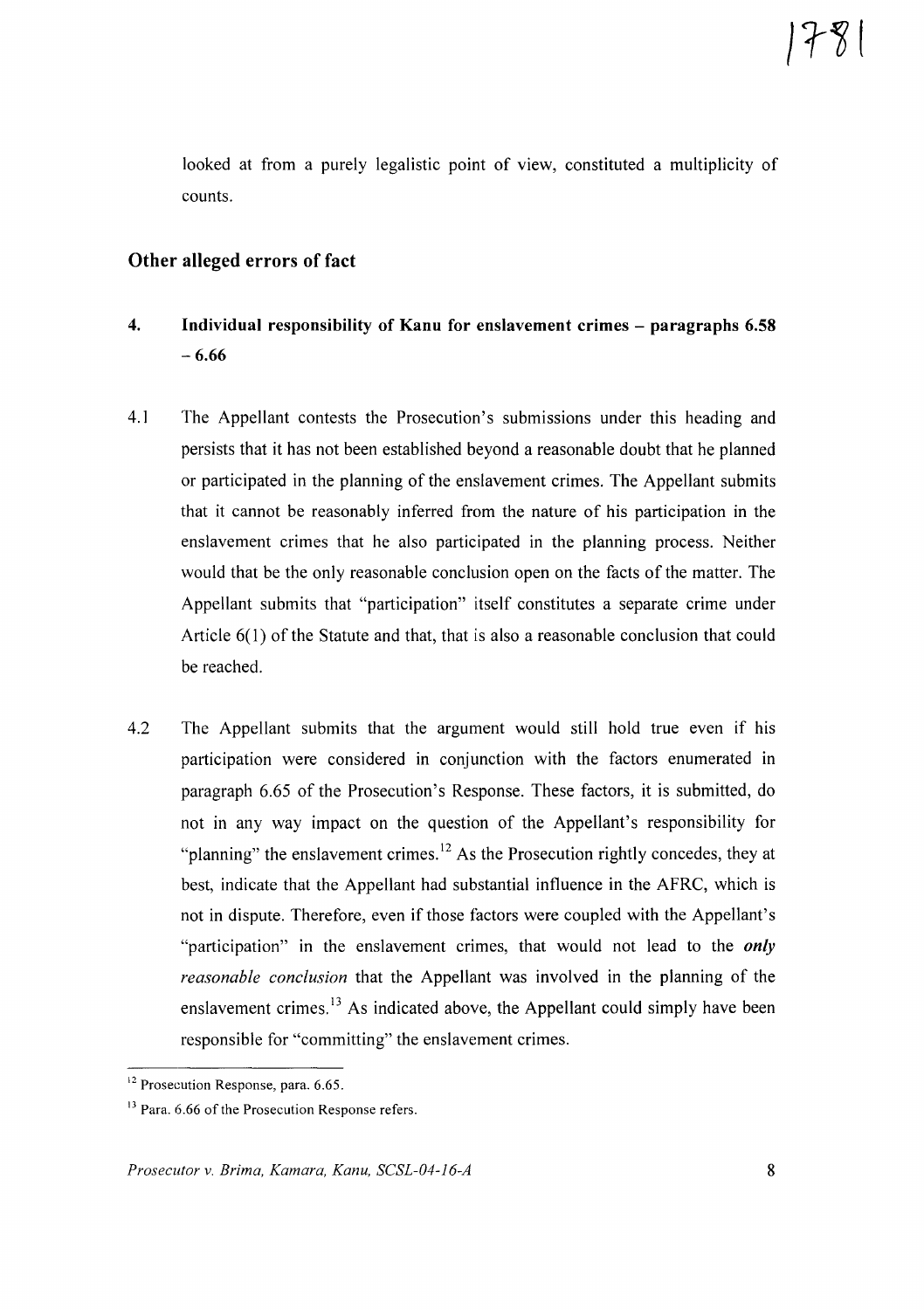1782

#### Alleged errors in sentencing: general matters

#### 5. The effects of the amnesty in the Lomé Agreement – paragraphs 7.29 to 746

The Appellant refers to paragraphs 7.29 to 7.46 where the Prosecution vehemently contests the argument that the Lome Agreement enjoyed overwhelming international support and submits that it is rather convenient for the Prosecution to look at the Amnesty agreement in isolation when the issue was specifically pleaded in conjunction with the Truth and Reconciliation Commission (TRC) which undisputedly enjoyed overwhelming international support. The Appellant therefore submits that even if it were contested that the Amnesty Agreement enjoyed overwhelming international support, the same would still hold true of the TRC.

#### The Sentence imposed on Kanu

# 6. Alleged failure to consider "the greatest responsibility" - paragraph 8.63 to 8.68

- 6.1 The Appellant contests the Prosecution's submission that "it is implicit in the Trial Chamber's Judgement that the Trial Chamber found that Kanu was one of those bearing the greatest responsibility within the meaning of Article  $1(1)$  of the Statute". (footnote omitted)<sup>14</sup> The Appellant submits that there is nothing in paragraphs 655 to 659 of the Trial Chamber's judgment to support that conclusion. In any event, that conclusion is ill-conceived as the Trial Chamber made no finding that the greatest responsibility was a jurisdictional requirement.
- 6.2 Further, the Appellant submits that the Prosecution misconstrued his argument under this heading. Paragraph 8.66 of the Prosecution's Response refers. The

<sup>&</sup>lt;sup>14</sup> Prosecution Response, para. 8.65.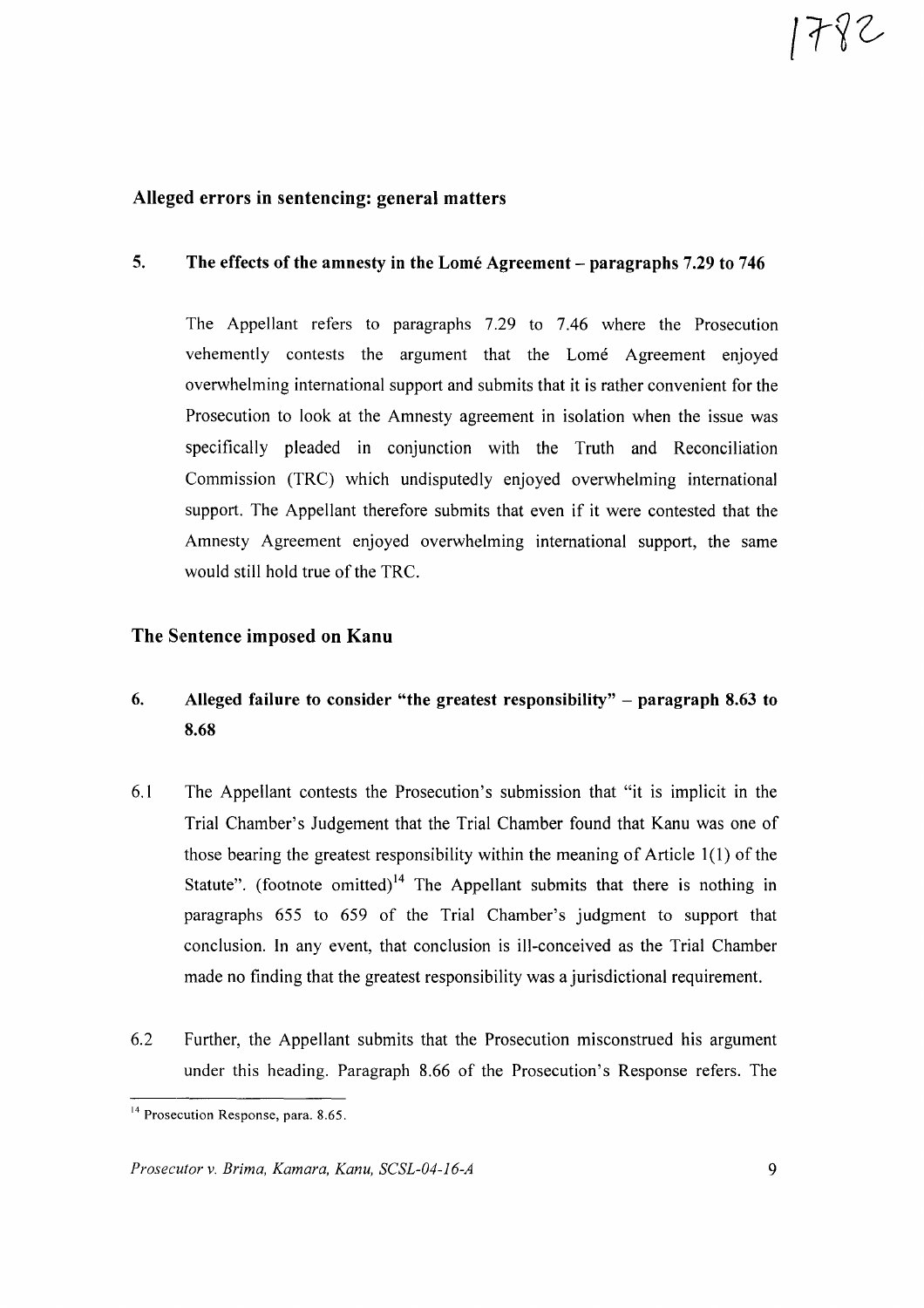Appellant's argument is simply that he should have received a lighter sentence as he does not bear the greatest responsibility within the contemplation of Article  $1(1)$  of the Statute.

# 7. **Alleged failure to consider mitigation circumstances**

#### **Sentence imposed on Kanu amounts to a life sentence**

7.1 The Appellant refers to the paragraph 8.71 of the Prosecution's Response, as read with paragraphs 8.8, 8.10 and 8.28, and submits that a fifty-year sentence on its own, irrespective the "arbitrary factor of the age of the convicted person at the time that sentence is imposed" effectively amounts to a life sentence. That, by any standard, a fifty-year prison term is effectively a life term, which the Statute deliberately excluded.

#### **Appellant statement of remorse**

7.2 The Appellant refers to the Prosecution's Response, paragraphs 8.84 to 8.86 and persists with his claim that his oral statement at the sentencing hearing showed genuine remorse. The Appellant submits that the Prosecution's argument in paragraph 8.84 is flawed both in law and in logic in so far as it suggests that an accused person must constantly show contrition throughout the trial process. The argument leaves no room for repentance in the proverbial 'eleventh hour'. Further, while contesting the allegation that his statement showed denial rather than contrition,<sup>15</sup> the Appellant submits that, "an accused can [still] express sincere regret without admitting his participation in a crime, and that is a factor which may be taken into account" [i.e. in mitigation].<sup>16</sup>

<sup>&</sup>lt;sup>15</sup> Prosecution Response, para, 8.84.

<sup>&</sup>lt;sup>16</sup> The Prosecutor v Vasiljević, IT-98 32-A, Appeals Chamber Judgment, 25<sup>th</sup> February 2004.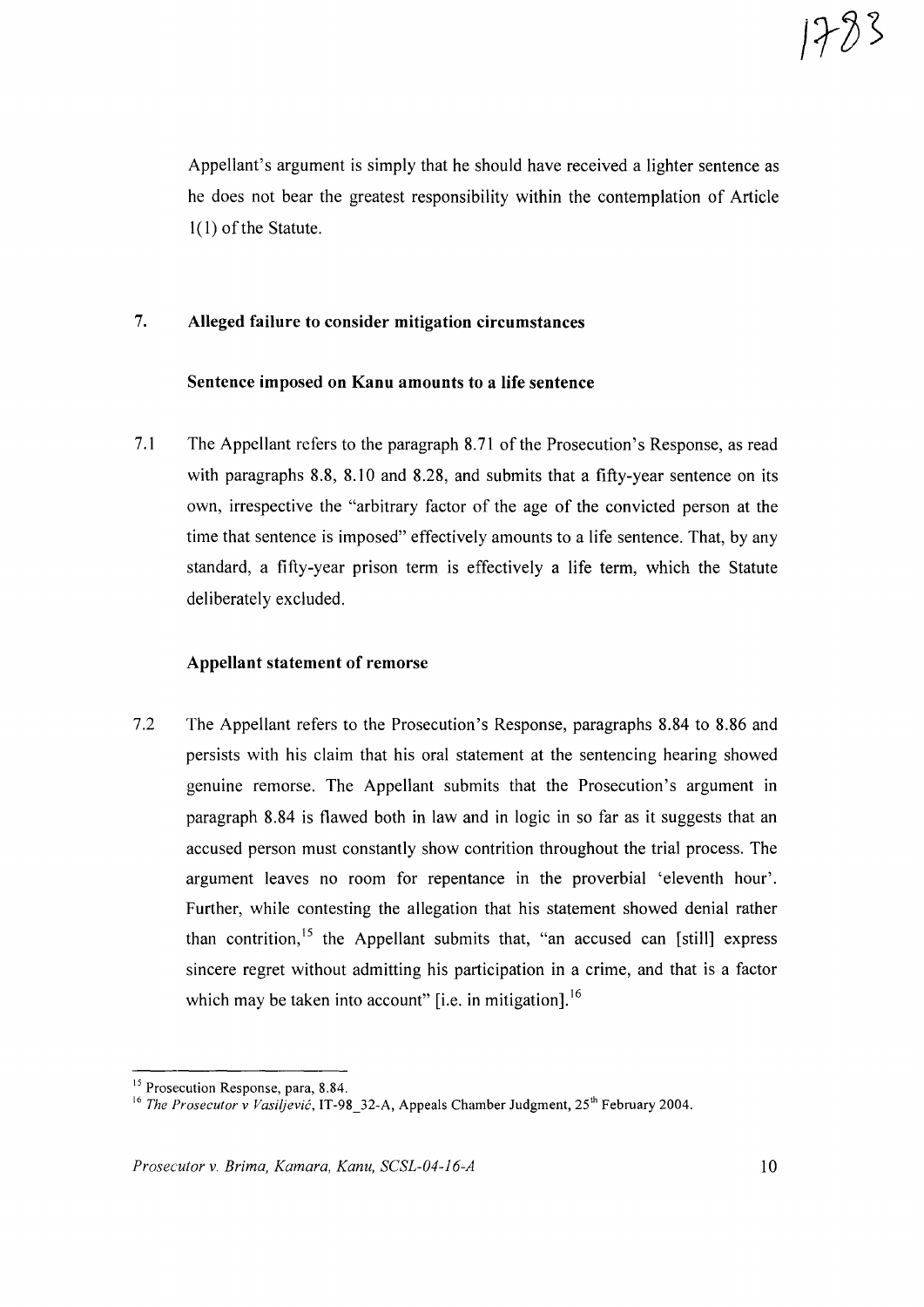7.3 Thirdly, with respect to the submission in paragraph 8.85 of the Prosecution's Response, the Appellant submits that the Prosecution proceeds on factual assumptions that are not founded on the record. The Appellant submits that the Trial Chamber found that he lacked genuine remorse solely on the basis of his statement at the sentencing hearing. There is nothing in the Chamber's sentencing judgment to show that the Trial Chamber considered other factors such as his demeanor, or other "circumstances of the case as a whole". Under those circumstances, the question is simply whether a reasonable trier of fact, on the basis of the Appellant's statement, would have concluded that the Appellant showed genuine remorse. The Appellant submits that a reasonable trier offact, for reasons given in his Appeal Brief, would have found his statement manifesting genuine remorse.

#### Alleged failure to consider post conflict conduct – paragraphs 8.91 -8108

- 7.4 With respect to the Prosecution's argument under paragraph 8.98, that the statement of Defence witness C1 should be disregarded on the same basis that the Trial Chamber refused it the opportunity to adduce new evidence relevant to sentencing at the sentencing hearing, the Appellant submits that the Prosecution overlooks the difference in the evidentiary burden of proof between the Prosecution and the Defence at the sentencing stage. It is common cause that the Prosecution must prove aggravating factors beyond a reasonable doubt, while the Defence only need to prove mitigating factors on a balance of probabilities. On that basis, the Appellant submits, the same standard cannot also be expected on the admissibility of evidence for sentencing purposes at the sentencing stage.
- 7.5 With respect to the question of the Appellant's participation in post-conflict peace initiatives, while the Prosecution appears to question the veracity of the claims,  $17$ it in fact challenges the Appellant's motive in participating in those initiatives and

<sup>&</sup>lt;sup>17</sup> Prosecution Response, para. 8.97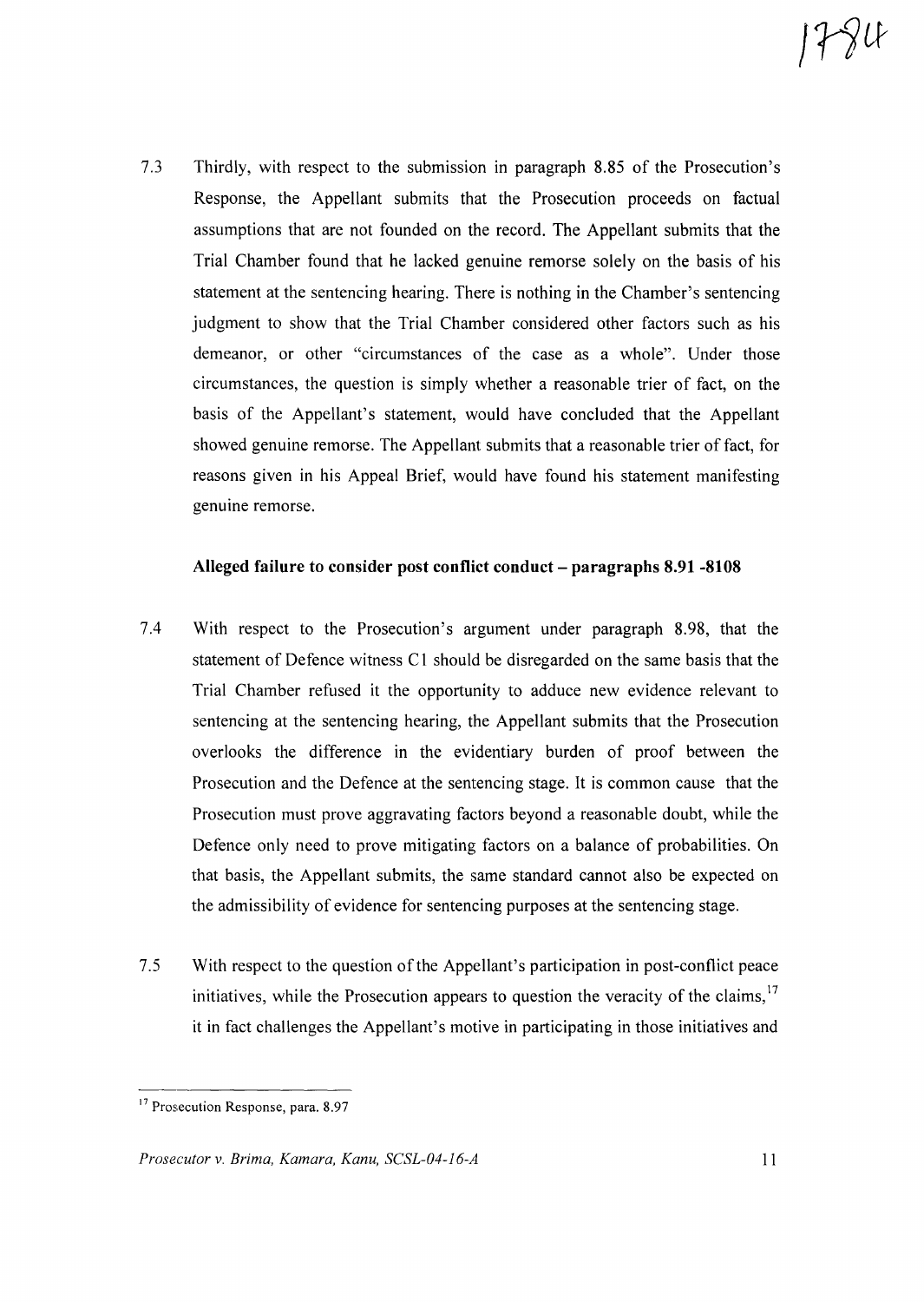argues that he was driven by self interest. <sup>18</sup> Other than to challenge the allegation as baseless, the Appellant also submits that the question of his motive is immaterial in this instance. What is important is his positive contribution to the peace process.

7.6 The Appellant submits that the evidence of his contribution in post-conflict peace initiatives is well-documented in reputable sources referred to in his Appeal Brief, which for reasons given in paragraph 7.4 above should be admissible. Further, that those initiatives, on a balance of probabilities, are sufficient proof of mitigating factors.

**Wherefore** the Appellant persists with his Appeal as set out in his Appeal Brief.

Respectfully submitted,

 $\#$ ilas Chekera.

<sup>&</sup>lt;sup>18</sup> This argument is manifested in the excerpt from the transcript of the sentencing hearing recited in paragraph 8.99 of the Prosecution's Response.